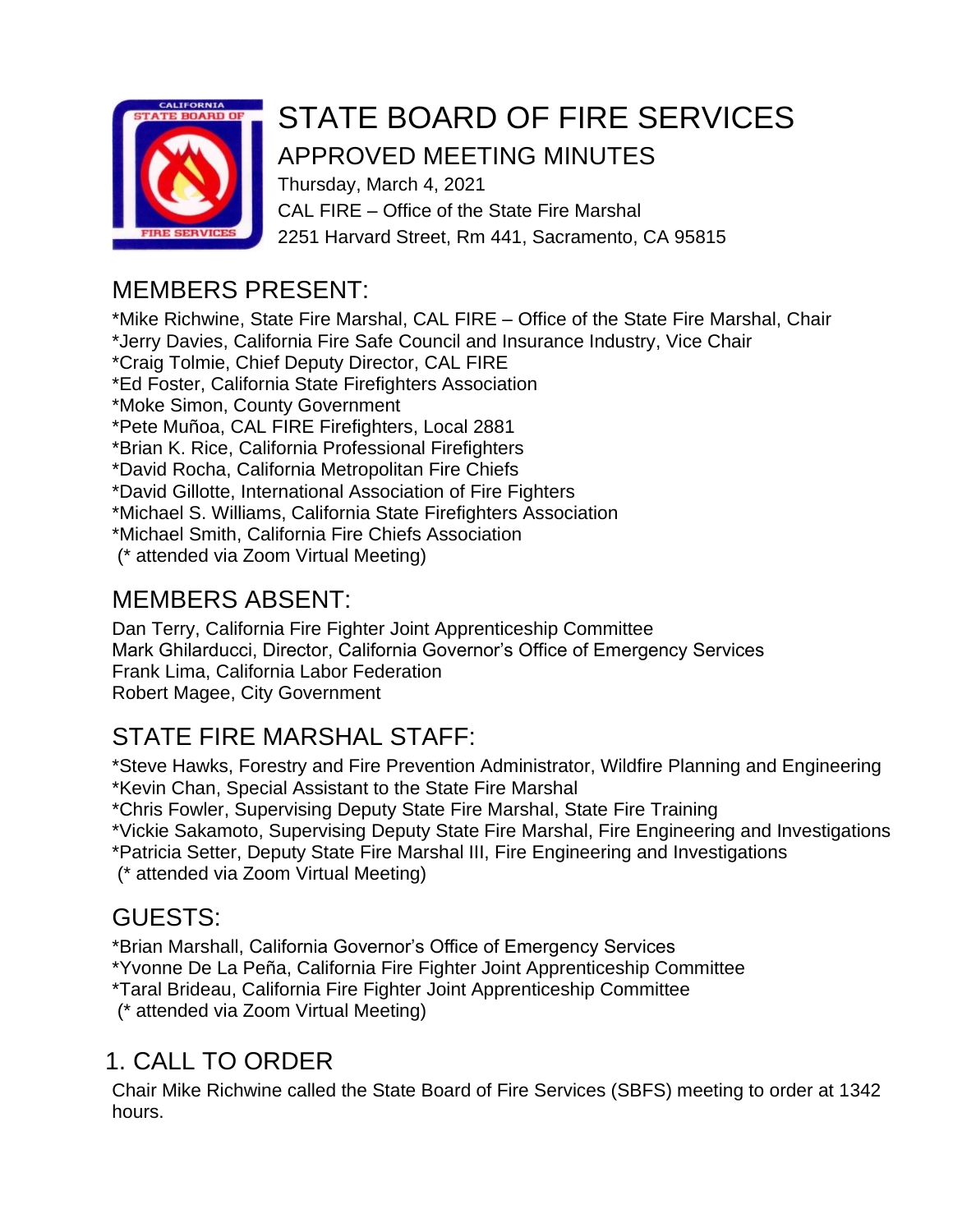# 2. ROLL CALL

Roll call was held, and quorum declared at 1344 hours.

#### 3. INTRODUCTIONS

Self-introductions of staff and guests were conducted.

# 4. APPROVAL OF MINUTES

Chair Mike Richwine asked for approval of the Minutes of the November 12th, 2020 meeting.

**It was moved by Member Michael Smith to approve the meeting minutes; motion seconded by Member David Rocha. Motion was carried unanimously at 1346 hours.**

#### 5. ANNOUNCEMENTS

Chair Mike Richwine announced that he was confirmed as the State Fire Marshal by the Senate and thanked everyone for their continued support and encouragement.

#### 6. CONSENT ITEMS

Chris Fowler requested to approve the reaccreditation of the South Bay Regional Community College Fire Science Program, Allan Hancock College, Palomar College, Los Angeles County Fire Department, and a one year conditional accreditation for the San Diego Miramar Community College.

Chris Fowler then requested the approval of the Fire Investigator 1A Corequisite. State Fire Training (SFT) received requests for a change for the prerequisite to become a corequisite so there would be more flexibility for students who are seeking simultaneous courses. It is not a disadvantage to the student to take them together, as opposed to one and then another in series. They are also adding more specific language to include fire academy training as an acceptable corequisite. Not every applicant to the fire investigator program takes courses through a community college, so this would broaden that a bit.

A request was then made to approve the Skills Coach Recommended Ratios, which was new in 2019. SFT had proposed, through the Steering Committee, the implementation of skills coaches which, in addition to registered instructors, supports curriculum delivery. They are optional and not a required member of any instructional cadre, but they do help the colleges and the academies build their instructor cadre by bringing those who are interested in training into the fold and giving them the guidance they need in order to become registered instructors of even lead skills evaluators down the road.

**It was moved by Member Michael Williams to approve the consent items; motion seconded by Member Dave Gillotte. Motion was carried unanimously at 1349 hours.**

## 7. PROGRAM AND ADVISORY COMMITTEE REPORTS

Chris Fowler requested and recommended the accreditation of the Pasadena Fire Department and the Stockton Fire Department. Despite the challenges of COVID-19, both departments were eager to participate in the SFT system and demonstrated a diverse, educated, and strong workforce, with the focus on reflecting the communities that they serve. Both agencies excelled during their site visits and self-assessment report reviews. SFT is recommending an initial accreditation of these two academies for a period of three years.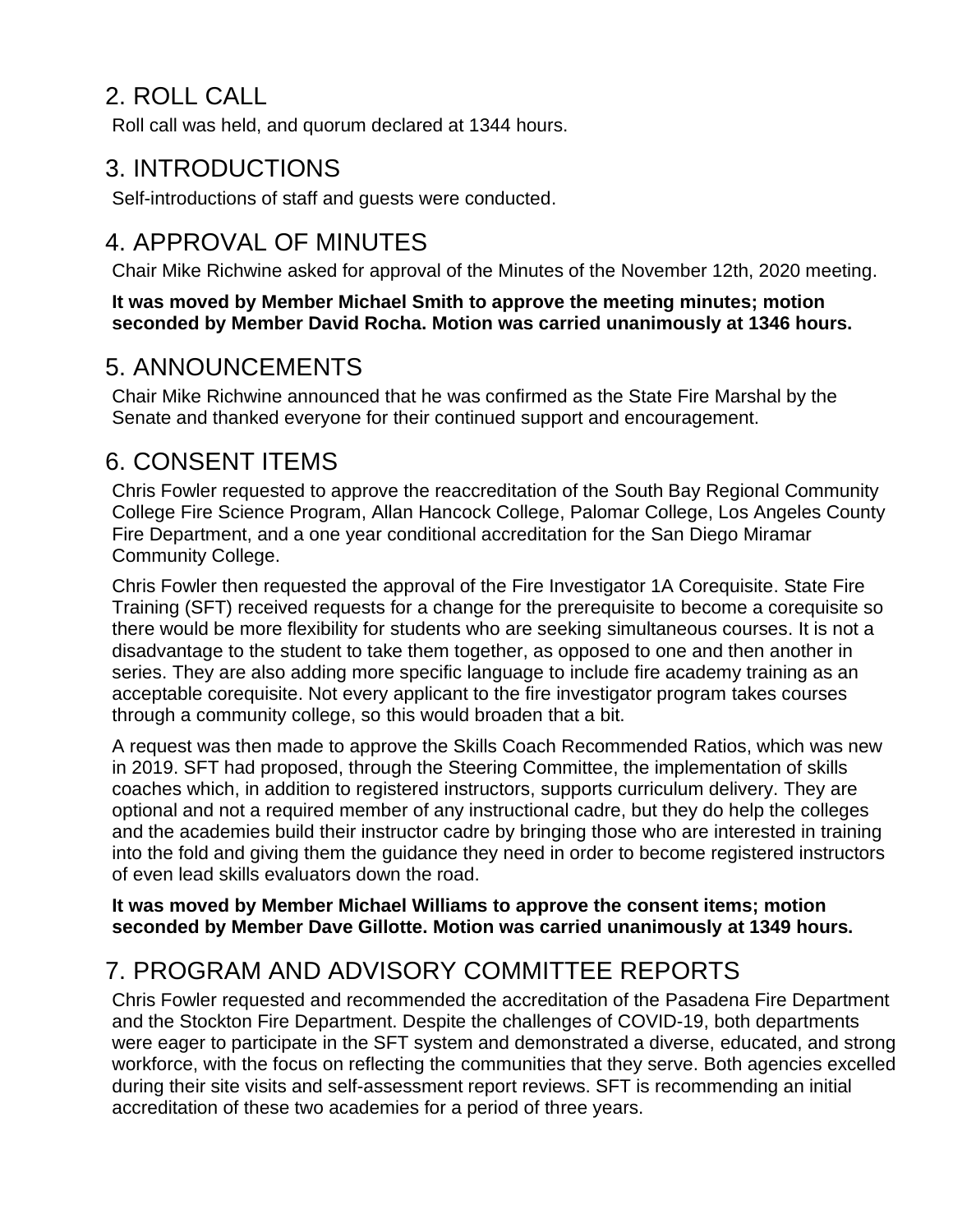**It was moved by Member Mike Williams to approve the accreditation of the Pasadena Fire Department; motion seconded by Member Pete Muñoa. Motion was carried unanimously at 1351 hours.**

**It was moved by Member Mike Smith to approve the accreditation of the Stockton Fire Department; motion seconded by Member Mike Williams. Motion was carried unanimously at 1353 hours.**

Chris Fowler presented the Title 19 Update, an information only item. SFT has one item with the Office of Administrative Law and is awaiting the final approval of the Senate Bill 1260 driven curriculum for state certified prescribed fire burn boss. They anticipate that it will be available for stakeholders in April, it should be returned before the end of March. The first classes are already in the planning stages with the cadre members and there is a waiting list of 81 students at Humboldt State University.

Chair Mike Richwine asked if they had already started the historical recognition to qualify instructors.

Chris Fowler responded that she just had a meeting with the cadre and is working with three of the members who are registered instructors to teach the first pilot class in May.

Chair Mike Richwine asked if there would be pilot classes throughout the state to build the instructor academy.

Chris Fowler responded that there would be three of them. She expects that one will be in the north, one in the central coast and one in the south. The cadre is working together to put instructors in those in those locations with the appropriate distancing and planning.

Member Craig Tolmie asked if there were tentative months for the other two courses.

Chris Fowler responded that she only knew of the one in April at Humboldt state, but would get the additional proposed dates. They are still working on availability as well as the challenges of the upcoming fire season, and may be looking at the second and third courses being in the fall depending on instructor availability.

Chair Mike Richwine asked if there would be an email blast of update on this and Chris Fowler stated that they were building an entire web page specific for prescribed fire boss that will be targeted at the prescribed fire demographic and would provide notification to stakeholders.

Member Moke Simon commented that a lot of northern counties are very interested in this. Prescribe burn is really being another tool for vegetation abatement and controlling fire issues within the county, which Member Simon is thankful for.

Vickie Sakamoto presented a Fire Engineering and Investigations Division Title 19 regulations update. Since 2017 and 2018, the division has been initiating the process of fully assessing their workload and analyzing the business process, and updating their regulations and fees. They have also been working with Department of Finance on their mission based budgeting and, through that process, they have noticed that they needed to increase their program fees for all of their programs and have submitted a fee increase for the Flame Retardant program and the Portable Fire Extinguisher program. The fee increase packages are with the Code Development and Analysis Division to move forward for Department of Finance review.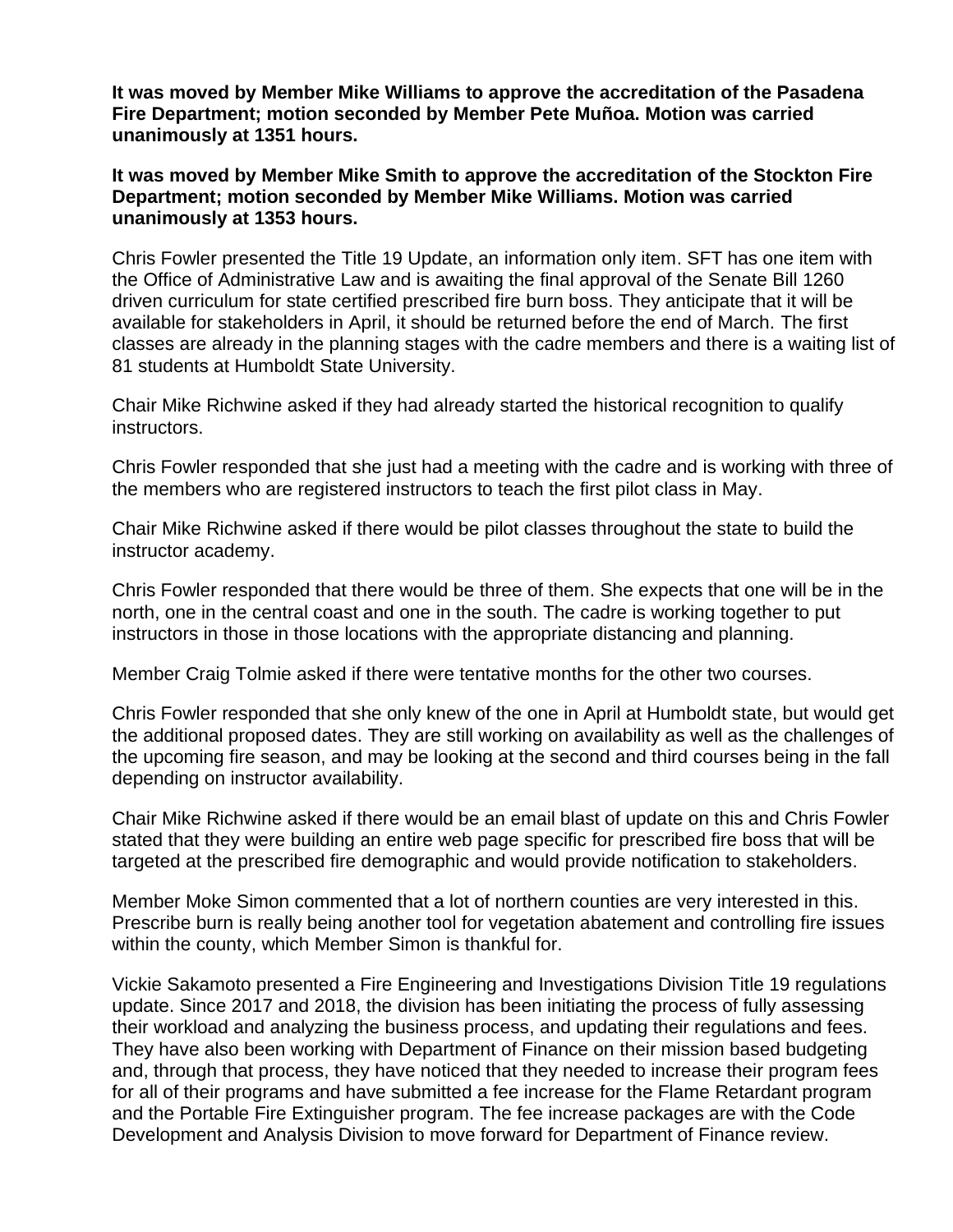Chair Mike Richwine noted that many of the State Fire Marshal programs are funded by fees and that it has been a long time since there were fee adjustments to support the actual costs to run the programs.

#### 8. OLD BUSINESS

Chair Mike Richwine addressed the Board about the California Highway Patrol (CHP) collaborative training video. Since the last conversation, CHP has new leadership who have decided not to participate in a cooperative training video. This was the first level of communication that was moved up their chain of command. The response from CHP was that the traffic incident management training program covers this issue and their officers are receiving training on highway incidents. He is not familiar with the traffic management training program, but recommends the Board doing some research to see if it is something that we want to incorporate into our training.

Member Brian Rice expressed that there would have been a tremendous benefit to be gained from this. He stated that every minute that a roadway is blocked incurs a dollar value in commerce. He noted that this would have been a good opportunity for CHP officers to share what is important to them beyond incident and personnel safety issues.

Chair Mike Richwine mentioned that this issue was initially brought forth by CAL FIRE Local 2881 as something that they felt was for the safety of fire crews working on the highway. He said that the only other option may be to engage with leadership and maybe a couple of members from the State Board of Fire Services to try to schedule a meeting and talk to CHP to see if it is possible to get some higher level of approval.

Member Michael Smith commented that he agreed with Member Rice and thinks this is still a relevant and important issue that should keep it on radar. He thought that, without knowing the traffic incident management training program course content, it is unknown if there is leadership being provided in de-escalating incidents. He brought up the incident where fire services professionals were arrested and also the lack of coordination in procedures. He agrees that the curriculum needed to be looked at and to work on creating a leaders' intent statement with CHP leadership.

Member Craig Tolmie agreed that this issue needed to be moved forward and that the curriculum needed to be evaluated and management engaged. Member Moke Simon also agreed.

Member David Gillotte suggested reaching out to CHP's labor organization and their union to talk about the benefits of working collaboratively.

Chair Mike Richwine stated that may be out of the purview of the SBFS and may be up to the labor leaders to make that determination. He also suggesting putting together a group of members to look at the incident training and provide more information.

Member Brian Rice stated that he would work with Member Gillotte to reach out to the CHP association to try to approach the situation from a different angle.

Members Michael Williams, Michael Smith, and David Rocha volunteered to look at the curriculum, which would be coordinated through SFT.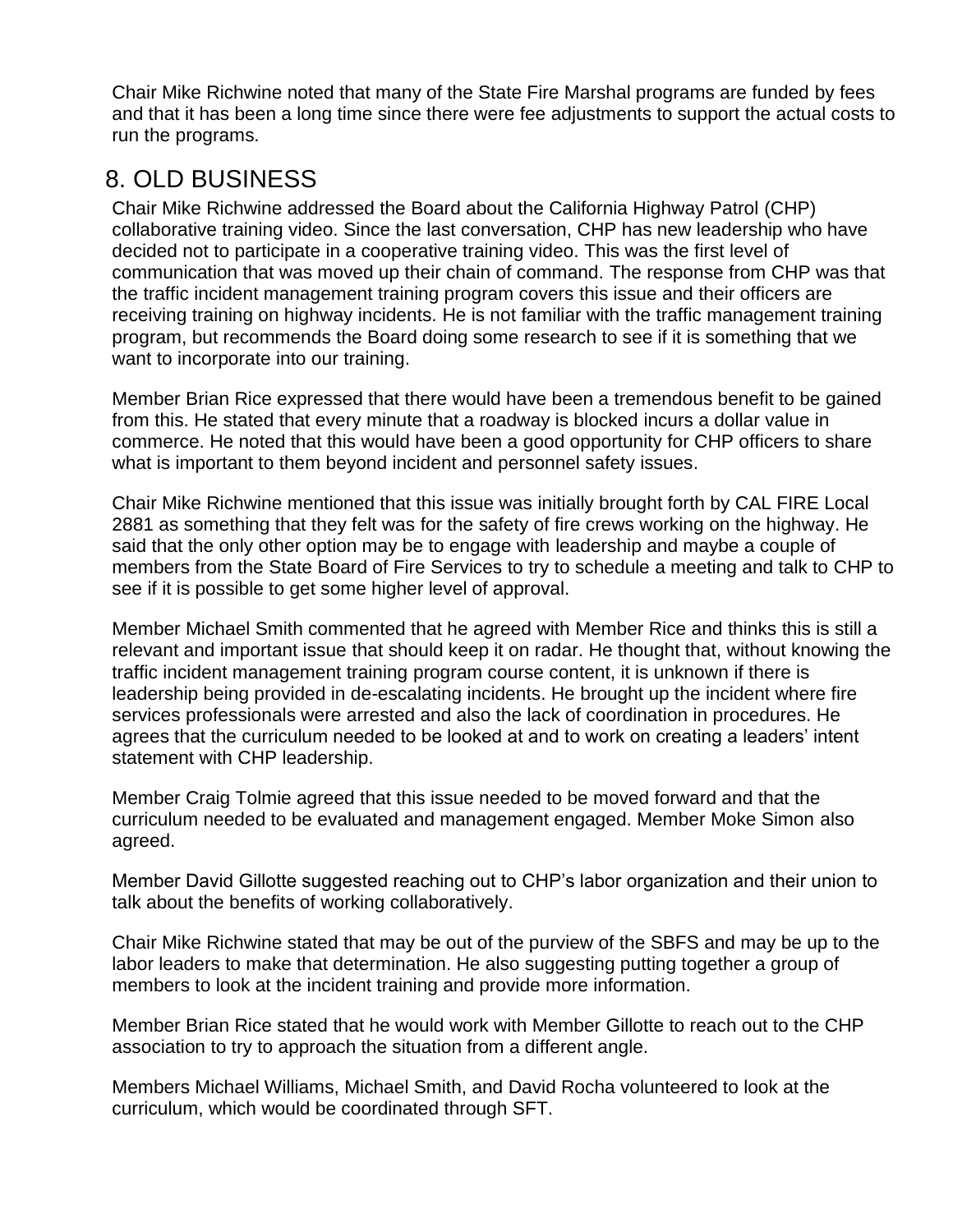## 9. NEW BUSINESS

Brian Marshall presented information on the California Office of Emergency Services (CalOES) Assembly Bill 2380 (AB 2380) regulations package. The bill, which was passed in September of 2018, requires CalOES, in collaboration with CAL FIRE and the Board of Directors of the FIRESCOPE program, to develop the standards and regulations for any privately contracted private fire prevention resources operating during an active fire incident within the state. CalOES was responsible for writing the regulations, which essentially follow the FIRESCOPE guidelines that were developed for private resource utilization in the state of California, and the draft rules have now been completed. Input was provided from CAL FIRE North and South Operations, so this should work seamlessly across the state. In the third quarter 2020 FIRESCOPE meeting, the Board of Directors was briefed on the current progress and how it would fit into the FIRESCOPE program. It is currently under review at the state level, after which it will be put out for public comment. The delays in the regulations have been due to the statewide response to COVID-19, but are anticipated to be in place by the upcoming fire season.

Member Brian Rice asked for a copy of the draft so that California Professional Firefighters would have time to prepare for comment, as they were instrumental in AB 2380. He also noted that he holds to his believe that public safety is not for sale or for profit and is a service. He stated that he is not entirely against assets such as heavy machinery or air assets. He also expressed concern about the use of out of state firefighter assets.

Brian Marshall mentioned that the US Forest Service contracts with private fire protection, which is not controlled at the state level. Regardless of how AB 2380 is implemented, it is possible that there will be federally hired private fire protection contractors working in the state.

Chair Mike Richwine asked Brian Marshall if they would be doing some workshops. Brian Marshall responded that they would be scheduling meetings for public input once all of the legal reviews are completed and they will announce the dates.

Steve Hawks presented an update on the Assembly Bill 38 (AB 38). There are three basic components of AB 38. The first is for the seller of real property in a high, or very-high, fire hazard severity zone in the State Responsibility Area (SRA) or Local Responsibility Area (LRA) to disclose to a buyer certain components of the structure that are more prone to or susceptible to wildfire and embers. The second component is another disclosure notice for the seller to provide the buyer with documentation of a compliant. The main component, which is the focus of this update, is the home retrofit program which AB 38 calls the "Wildfire Mitigation Program." It creates a joint powers agreement between CalOES and CAL FIRE. This would engage in the development creating the foundation for a program that will help retrofit structures to the threats of wildfire, as well as have a component related to defensible space and fuel reduction in and around communities. The program being worked on will include a defensible space component, but likely not a fuel reduction component, as there are other avenues to deal with that, such as other grant programs. The original budget for the current fiscal year for the effort between CalOES and CAL FIRE to engage is almost 100 million dollars cumulative between state and federal funds to get the program off the ground and start retrofitting structures. However, it was pulled due to the May revise constraints, leaving CalOES and CAL FIRE to work with the limited existing resources. The main considerations in creating the foundation of this program is the vast geography, size, terrain and weather of California, as well as the longevity of the program. Currently, they have brought in a diverse group of agencies and organizations to participate, such as CalOES, CAL FIRE, the California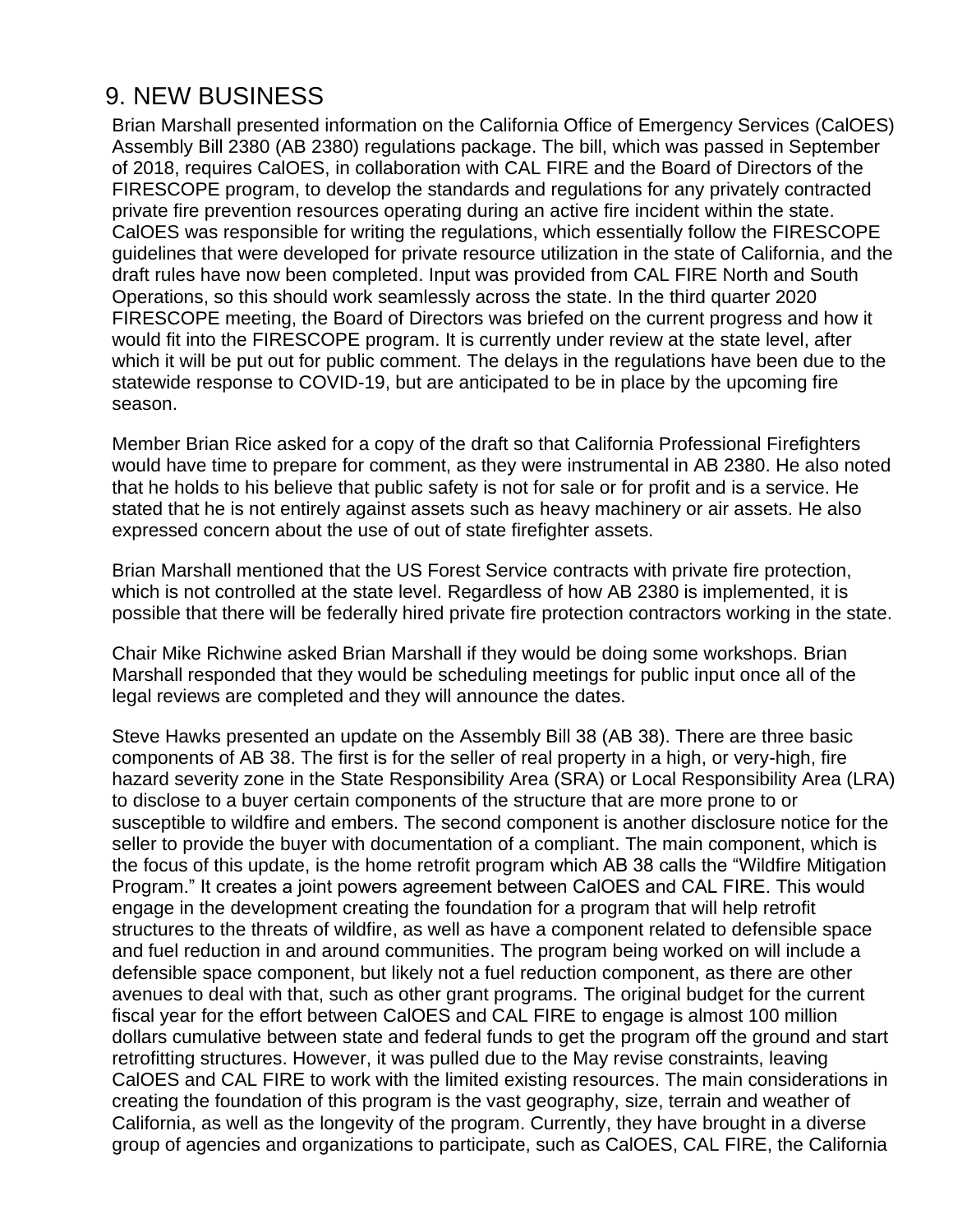Department of Insurance, the Department of Housing and Community Development, the California FireSafe Council, and the California Building Industry Association. There are also research institutes involved, such as the National Institute of Standards and Technology and the Insurance Institute for Business and Home Safety. CalOES has also hired a private contractor to help them build out nine tasks. Steve Hawks informed the Board that he has volunteered to lead the group working on the second task, which is to working to identify the hazards associated with the structures and to identify the retrofit components that will be allowed underneath the program.

Steve Hawks explained how they were planning to handle the task based on the diversity and size of California. They have essentially broken it down into three categories based on housing density (high density housing, moderate density housing, and low density housing), with additional categories under each of those. They will utilize subject matter experts to build out matrixes using all the different scenarios in those categories, as well as the different vulnerabilities in a structure to embers, radiant heat, and direct flame contact. From that, they will also look at other partial hazards not limited to the structure, such as defensible space, other parcels level hazards such as vehicles, boats, and things that may be on the property, as well as additional structures that are on the property, and hazards neighboring that parcel. The goal is create a standard that identifies the vulnerabilities in the structure and components and how to address the vulnerabilities. Because the majority of the structures were built prior to standards that were established in 2008, there is expected to be a high cost to retrofit such a large number. So they will need to determine the level of retrofit needed to make an impact and to help fund the program to help people pass fire standards. The current Governor's budget consists of \$25 million to develop this program. The plan is to test the program and make tweaks to it, and once the program is working, to get additional funding to retrofit more structures.

Member Jerry Davies informed the Board that the Insurance Institute for Business & Home Safety (IBHS) is a big part of this. The organization was funded by fifty of the top insurance companies in the country and has research facilities that help harden homes. Member Davies stated that the insurance industry is happy to be a part of this effort.

Steve Hawks thanks Member Davies and agreed that the industry is leading the research related to hardening structures against fire.

Steve Hawks then followed up with other items related to the effort, including Senate Bill 190 (SB 190), which passed at the same time. AB 190 requires the State Fire Marshal develop a model defensible space program and then make it available for cities and counties as a template from which they can build their own defensible space program. The Bill also requires the office to create "wildland urban interface fire safety building standards compliance training." It equates to a guidebook on best management practices and codes related to building in wildland urban interface areas, home hardening, land use planning, evacuation routes, and other matters related to that, and to post it on our website.

The last bill that Steve Hawks talked about was Assembly Bill 3074 (AB3074), which creates a zero to five foot ember resistance zone. It is a third zone for defensible space, which is termed in the bill as an "ember resistant zone." It is going to be applicable in the SRA and LRA, as well as a few high fire hazard severity zones. The Board of Forestry and CAL FIRE will have to work in conjunction to develop regulations for this. The current budget includes money for the Board of Forestry to undertake the regulation process and for the CAL FIRE communications office to promote the program.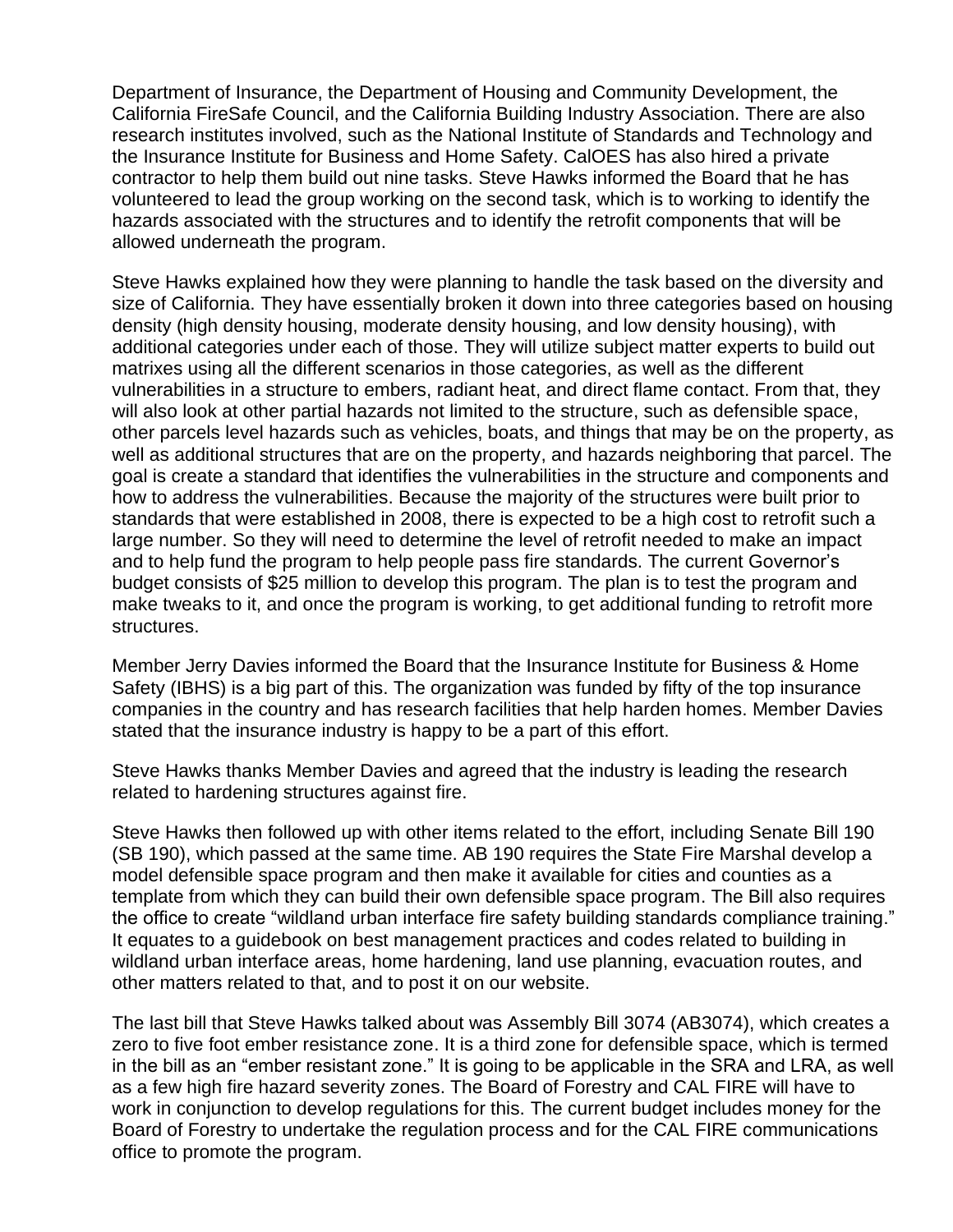Member Moke Simon expressed appreciation for the people working on community development. He mentioned that Lake County had been hit by fires in the recent years and that the ultimate goal was to protect the people and to help with their costs of rebuilding. He said that insurance rates were increasing exponentially due to the incidents and hoped that programs like these would help in consideration of that. Member Simon offered to be available to provide information or to be of assistance.

#### 10. ORGANIZATIONAL UPDATES

Member Jerry Davies regretfully informed the board that the Insurance Commissioner was unable to attend the meeting to give a presentation on the Fair Plan, but would try to attend the next meeting.

Member Craig Tolmie informed the Board that the overall state snowpack was at 64% of normal. That corresponded to the lack of rain, reflected by the total of 105 wildland fires in the prior week. That totaled 558 wildland fires consuming 1850 acres over the course of the year. That is an increase of 123 fires and 1094 acres above this point in time for 2020. The largest item of concern for CAL FIRE right now relates to available resources, specifically Type I handcrews. CAL FIRE currently has control of 65 Type I handcrews out of an authorized number of 168. CAL FIRE is continuing to work with the Legislature and the Department of Finance to find solutions to the handcrew issue, as there are several proposals related to forest health and resiliency, as well as fire prevention efforts currently moving through the state budget process.

Member Moke Simon reiterated that all the topics discussed today relate to local communities, such as vegetation abatement and prescribed burns, home hardening, and preparation for fire season. He looks forward to the progress that the Board is making.

Member David Gillotte reported that the International Association of Fire Fighters (IAFF) is reconvening their convention this month and will let everyone know the results of the votes from the election. He let everyone know that Member Lima was running for general secretary treasurer.

Member Brian Rice congratulated Chair Mike Richwine on his confirmation as State Fire Marshal. He also praised CAL FIRE for their base camp logistics, as there were very few cases of COVID-19 through the difficult fire season. He will be keeping the Board apprised on upcoming legislation.

Member Pete Muñoa echoed Member Rice's congratulations for Chair Richwine. He informed the group that Local 2881 is having conversations with the Legislature and Governor's Office to explain the need for additional resources, as the reduction of crews has resulted in understaffing. They have received a positive response overall.

Yvonne De La Peña provided an update from California Fire Fighter Joint Apprenticeship Committee (CalJAC). She informed the group that Taral Brideau, their education and training director, will be leading the first committee meeting of the Behavioral Health and Cancer Task Force Curriculum Development Committee. They also recently finished the recruitment workshop that was attended by fire chiefs, training officers, and labor from around the state. The workshop was on best practices and recruiting a diverse workforce. A recording of the workshop is available.